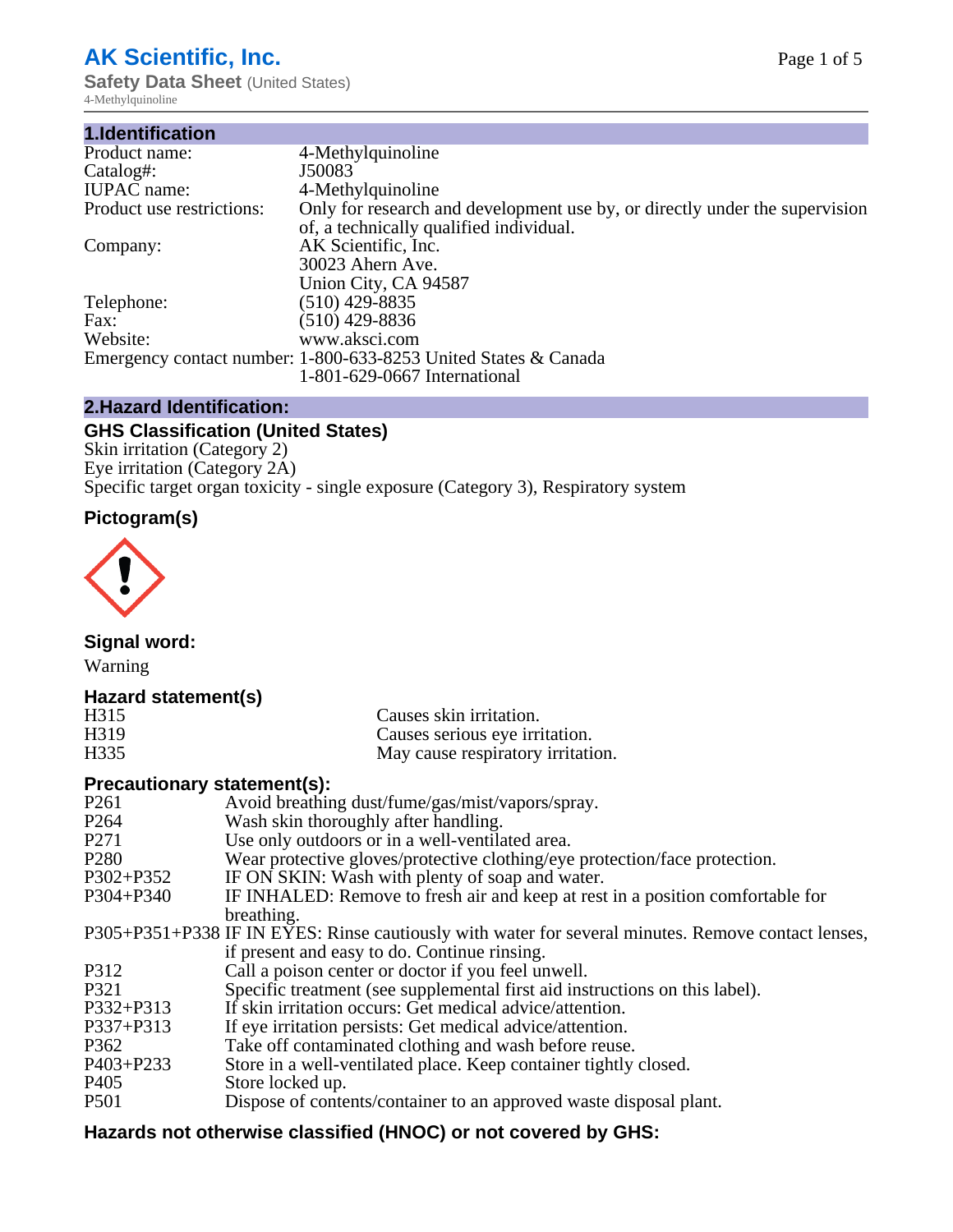#### None

| 3. Composition/Information on Ingredients |                |
|-------------------------------------------|----------------|
| Synonyms:                                 | Lepidine       |
| $CAS#$ :                                  | $491 - 35 - 0$ |
| Purity:                                   | 95%            |
| EC:                                       | 207-734-2      |

#### **4. First Aid Measures**

**General Information:** Immediately remove any clothing contaminated by the product. Move out of dangerous area. Consult a physician and show this safety data sheet.

**Inhalation:** Move person to fresh air. If not breathing, give artificial respiration. If breathing is difficult, give oxygen. Obtain medical aid.

**Skin contact:** Immediately flush skin with running water for at least 15 minutes while removing contaminated clothing and shoes. Wash clothing before reuse. Obtain medical aid immediately. **Eye contact:** Immediately flush open eyes with running water for at least 15 minutes. Obtain medical aid immediately.

**Ingestion:** Do NOT induce vomiting without medical advice. Rinse mouth with water. Never administer anything by mouth to an unconscious person. Obtain medical aid immediately.

**Most important symptoms and effects, both acute and delayed:** No further information available. Please see sections 2 and 11.

**Indication of any immediate medical attention and special treatment needed:** No further information available.

#### **5. Fire Fighting Measures**

**Suitable extinguishing media:** Use water spray, dry chemical, carbon dioxide, or chemical foam. **Specific hazards arising from the chemical:** Carbon oxides, Nitrogen oxides.

**Advice for firefighters:** As in any fire, wear a NIOSH-approved or equivalent, pressure-demand, self-contained breathing apparatus and full protective gear. During a fire, irritating and highly toxic gases may be generated by thermal decomposition or combustion.

### **6. Accidental Release Measures**

**Personal precautions, protective equipment and emergency procedures:** Wear protective equipment and keep unprotected personnel away. Ensure adequate ventilation. Remove all sources of ignition. Prevent further leak or spill if safe to do so. For personal protective equipment, please refer to section 8.

**Environmental precautions:** Do not let product enter drains, other waterways, or soil.

**Methods and materials for containment and cleaning up:** Prevent further leak or spill if safe to do so. Vacuum, sweep up, or absorb with inert material and place into a suitable disposal container. Consult local regulations for disposal. See section 13 for further disposal information.

#### **7. Handling and Storage**

**Precautions for safe handling:** Avoid contact with skin, eyes, and personal clothing. Wash hands thoroughly after handling. Avoid breathing fumes. Use only with adequate ventilation. Wear suitable protective clothing, gloves, and eye/face protection. Keep away from sources of ignition. Minimize dust generation and accumulation. Keep container tightly closed. Open and handle container with care. Do not eat, drink, or smoke while handling.

**Conditions for safe storage, including any incompatibilities:** Store in a tightly-closed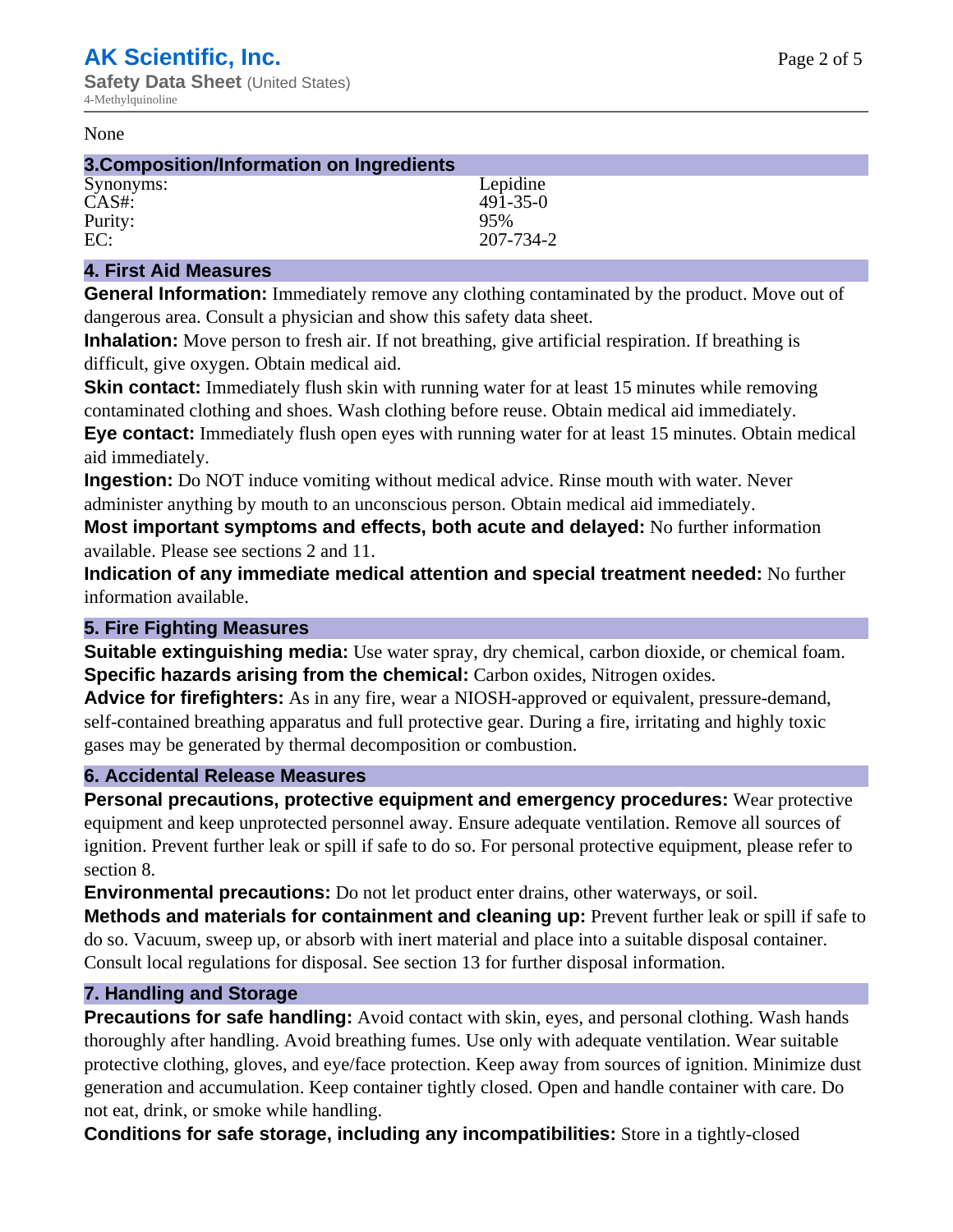$\mathbb{R}^2$ 

container when not in use. Store in a cool, dry, well-ventilated area away from incompatible substances. Keep away from sources of ignition.

#### **8. Exposure Controls/Personal Protection**

#### **Exposure limits:**

| <b>OSHA PEL:</b>  | Not available. |
|-------------------|----------------|
| NIOSH REL:        | Not available. |
| <b>ACGIH TLV:</b> | Not available. |

**Appropriate engineering controls:** Avoid contact with skin, eyes, and clothing. Wash hands before breaks and immediately after handling the product. Facilities storing or utilizing this material should be equipped with an eyewash fountain. Use adequate general and local exhaust ventilation to keep airborne concentrations low.

#### **Personal protection**

| Eyes:        | Based on an evaluation of the eye or face hazards present, wear chemical splash-resistant<br>safety glasses or goggles with side protection. A face shield may be appropriate in some |  |  |
|--------------|---------------------------------------------------------------------------------------------------------------------------------------------------------------------------------------|--|--|
|              | workplaces. Use eyewear tested and approved under appropriate government standards<br>such as OSHA 29 CFR 1910.133 or EU EN166.                                                       |  |  |
| Hands:       | Wear gloves selected based on an evaluation of the possible hazards to hands and skin,                                                                                                |  |  |
|              | the duration of use, the physical conditions of the workplace, and the chemical resistance                                                                                            |  |  |
|              | and physical properties of the glove material.                                                                                                                                        |  |  |
|              | Skin and body: Protective clothing must be selected based on the hazards present in the workplace, the                                                                                |  |  |
|              | physical environment, the duration of exposure, and other factors. No fabric can provide                                                                                              |  |  |
|              | protection against all potential hazards; therefore it is important to select the appropriate                                                                                         |  |  |
|              | protective clothing for each specific hazard. At the minimum, wear a laboratory coat and                                                                                              |  |  |
|              | close-toed footwear.                                                                                                                                                                  |  |  |
| Respiratory: | Respirators are not a substitute for accepted engineering control measures such as<br>enclosure or confinement of the operation, general and local ventilation, and substitution      |  |  |
|              | of less toxic materials. When respiratory personal protective equipment is appropriate                                                                                                |  |  |
|              | based on an assessment of respiratory hazards in the workplace, use a NIOSH- or                                                                                                       |  |  |
|              | CEN-certified respirator.                                                                                                                                                             |  |  |

| 9. Physical and Chemical Properties |                                  |
|-------------------------------------|----------------------------------|
| <b>Physical State:</b>              | Pale brown clear liquid          |
| Molecular Formula:                  | C <sub>10</sub> H <sub>9</sub> N |
| Molecular Weight:                   | 143.19                           |
| Odor:                               | Not available.                   |
| pH:                                 | Not available.                   |
| <b>Boiling Point Range:</b>         | $261 - 263$ °C                   |
| Freezing/Melting Point:             | $9-10$ °C                        |
| <b>Flash Point:</b>                 | $110^{\circ}$ C                  |
| <b>Evaporation Rate:</b>            | Not available.                   |
| Flammability(solid,gas):            | Please see section 2.            |
| <b>Explosive limits:</b>            | Not available.                   |
| Vapor Pressure:                     | Not available.                   |
| Vapor Density:                      | Not available.                   |
| Solubility:                         | Not available.                   |
| <b>Relative Density:</b>            | 1.08                             |
| Refractive Index:                   | 1.62                             |
| Volatility:                         | Not available.                   |
| <b>Auto-ignition Temperature:</b>   | Not available.                   |
| <b>Decomposition Temperature:</b>   | Not available.                   |
| <b>Partition Coefficient:</b>       | Not available.                   |

#### **10. Stability and Reactivity**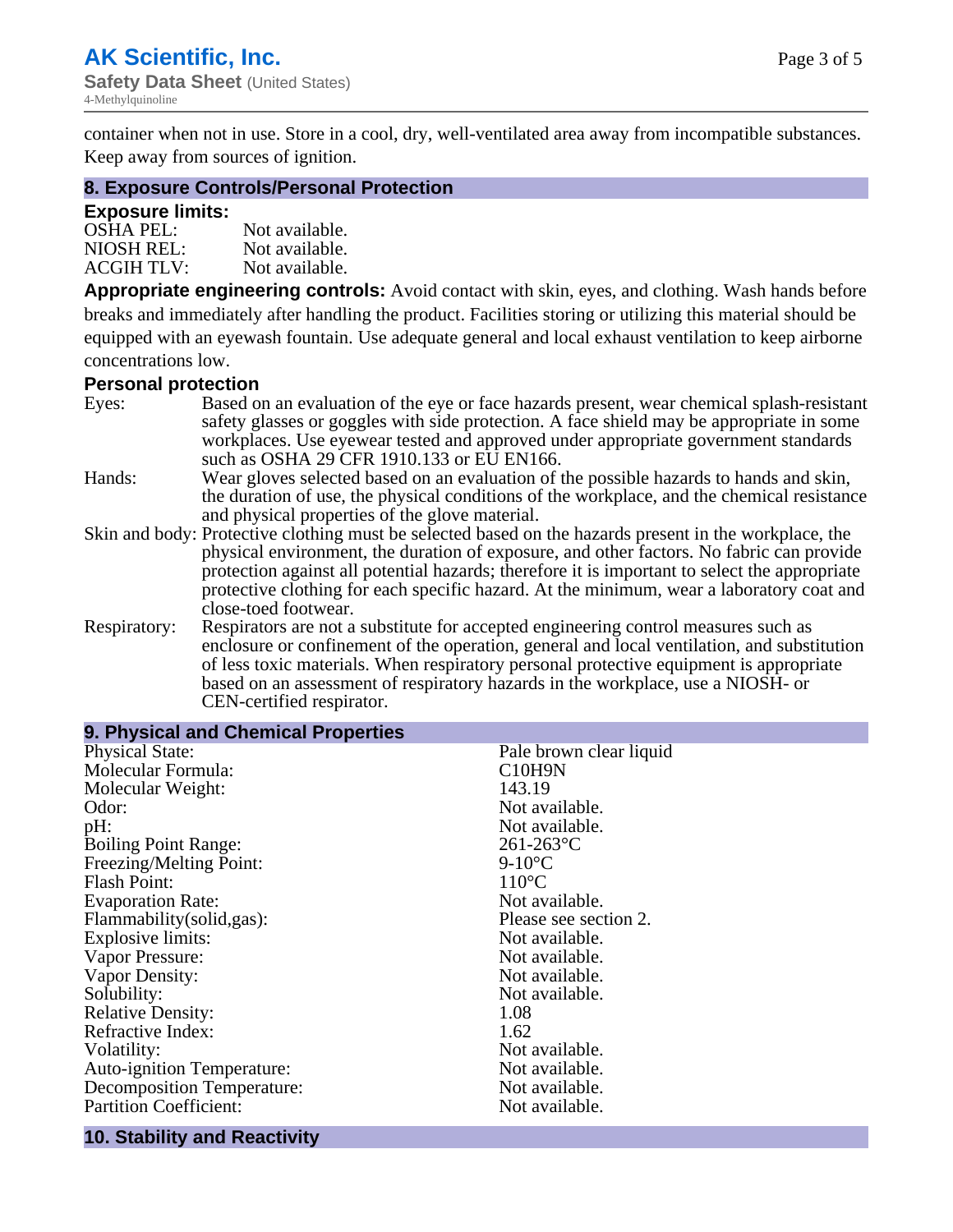| Reactivity:                         | Not available.                                       |
|-------------------------------------|------------------------------------------------------|
| Chemical stability:                 | Stable under recommended temperatures and pressures. |
| Possibility of hazardous reactions: | Not available.                                       |
| Conditions to avoid:                | Dust generation.                                     |
| Incompatible materials:             | Strong oxidizing agents.                             |
| Hazardous decomposition products:   | Carbon oxides, Nitrogen oxides.                      |
|                                     |                                                      |

#### **11. Toxicological Information**

| RTECS#                                         | Not available.                                      |
|------------------------------------------------|-----------------------------------------------------|
| Acute toxicity:                                | Not available.                                      |
| Routes of exposure:                            | Inhalation, eye contact, skin contact, ingestion.   |
| Symptoms related to the physical, chemical and | Skin contact may result in inflammation             |
| toxicological characteristics:                 | characterized by itching, scaling, reddening,       |
|                                                | blistering, pain or dryness. Eye contact may result |
|                                                | in redness, pain or severe eye damage. Inhalation   |
|                                                | may cause irritation of the lungs and respiratory   |
|                                                | system. Overexposure may result in serious illness  |

or death.

#### **Carcinogenicity**

| IARC: | Not classified.                                                                                       |
|-------|-------------------------------------------------------------------------------------------------------|
| NTP:  | Not listed.                                                                                           |
| OSHA: | Not listed.                                                                                           |
|       | Acute toxic effects: Inflammation of the eye is characterized by redness, watering, and itching. Skin |
|       | inflammation is characterized by itching, scaling, reddening, or, occasionally,                       |
|       | blistering.                                                                                           |

| <b>12. Ecological Information</b> |                |
|-----------------------------------|----------------|
| Ecotoxicity:                      | Not available. |
| Persistence and degradability:    | Not available. |
| Bioaccumulative potential:        | Not available. |
| Mobility in soil:                 | Not available. |
| Other adverse effects:            | Not available. |

#### **13. Disposal Considerations**

Disposal of waste: Chemical waste generators must determine whether a discarded chemical is classified as hazardous waste. US EPA guidelines for the classification determination are listed in 40 CFR 261.3. Additionally, waste generators must consult state and local hazardous waste regulations to ensure complete and accurate classification. Observe all federal, state and local regulations when disposing of the substance.

Disposal of packaging: Do not reuse containers. Dispose of as unused product.

| <b>14. Transportation Information</b> |                |
|---------------------------------------|----------------|
| <b>DOT (United States)</b>            |                |
| UN number:                            | Not hazmat     |
| Proper shipping name:                 | Not available. |
| Transport hazard class:               | Not available. |
| Packing group:                        | Not available. |
| <b>IATA</b>                           |                |
| <b>UN Number:</b>                     | Not DG         |
| Proper shipping name:                 | Not available. |
| Transport hazard class:               | Not available. |
| Packing group:                        | Not available. |